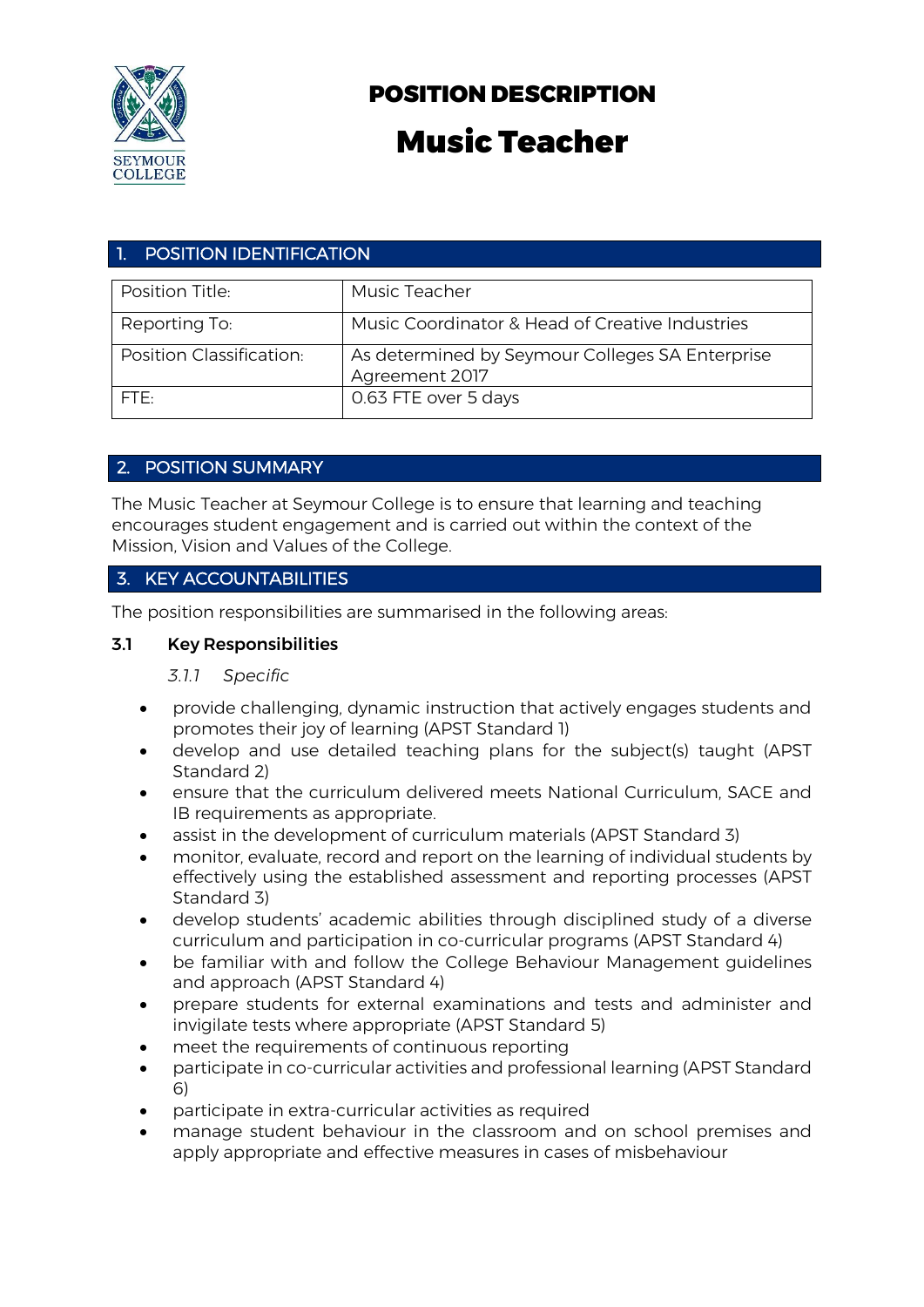• encourage and assist students to pursue individual and group excellence by providing a positive role model and having a commitment to College activities

#### *3.1.2 General*

- assist the Principal in fulfilling the aims and purpose of Seymour College, by supporting the philosophy and ethos of the College as summarised in the College vision: *Women of strength, optimism and justice, confident for the future and ready to take on the world. Seymour inspires within each student a passion for lifelong learning, a celebration of community, and a quest for personal excellence.*
- cooperate fully with the Principal and other members of staff in keeping with the values and traditions of the College
- actively support the strategic direction of Seymour College
- demonstrate organisational, administrative and management practices appropriate to the position
- support a vibrant learning environment within Seymour College
- provide consistent public support both within and outside of Seymour College for school-wide policy initiatives
- practice professional judgement and initiative commensurate with the role
- comply with legislative requirements and the SA Enterprise Agreement 2017
- perform duties according to College policies, particularly the College Staff Handbook
- carry out other duties related to the position as required

## 3.3 Communication

- communicate effectively with students, parents and staff in relation to both academic and pastoral matters as required
- inform the Head of School and/or Head of Department of significant pastoral care matters
- inform the Head of Department of significant academic matters
- be accessible at reasonable times to students when assistance or guidance is sought
- respond to parent enquiries in a professional, timely and efficient manner, following the College Communication Policy and guidelines
- attend parent-teacher meetings, information evenings and other College community events as required
- contribute to the development of policy, procedures and processes and provide recommendations to the Heads of School and Heads of Department for improvement

#### 3.4 Risk Management

- report directly to the Principal on any matters relating to Child Protection
- inform the College Executive about risk management issues as they arise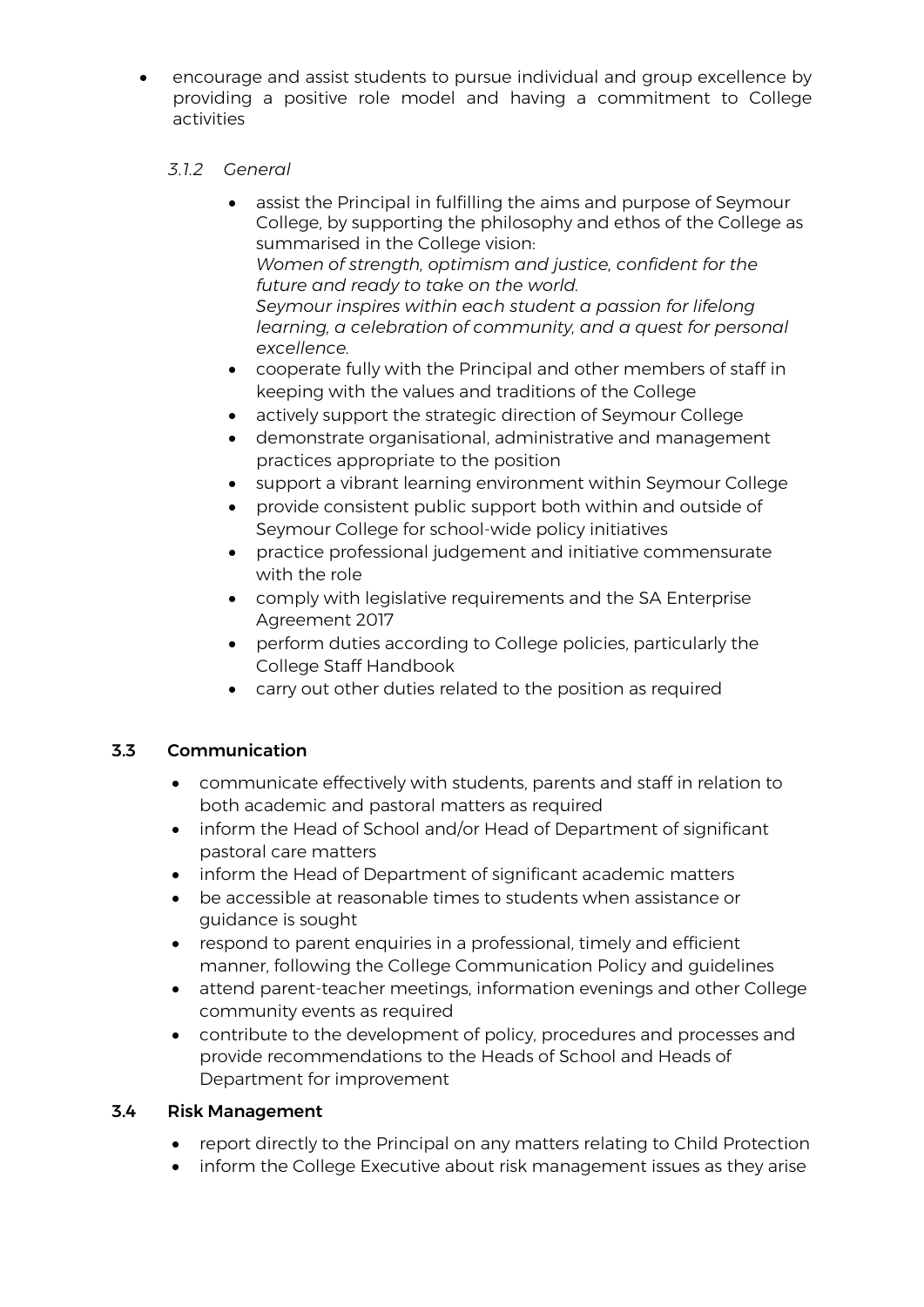- assist in monitoring a safe and secure school environment for staff and students
- participate in training, preparation and practice for responding to accidents, emergencies or other threats to safety or security of student, staff or other members of the College community.

## 4. SELECTION CRITERIA

## 4.1 Essential Criteria

*4.1.1 Educational/Vocational Qualifications* 

- current South Australian Teacher's Registration
- qualifications and experience appropriate to the role
- current Working With Children's Check (WWCC) certificate
- current Responding to Abuse and Neglect certificate
- current First Aid certificate

#### *4.1.2 Skills and Abilities*

- *The Teacher has demonstrated effective skills in;* 
	- o working in a changing environment;
	- o strong vocal skills;
	- o organisation;
	- o interpersonal relations;
	- o oral and written communication skills;
	- o constructive and positive interaction with students;
	- o constructive and positive interactions with all staff and parents;
	- o digital technologies.
- has an ability to integrate a range of teaching approaches to personalise and differentiate instruction
- ability to teach middle and senior school music
- ability to conduct a choir or ensemble
- develops effective and collaborative working relationships with staff
- promotes collegial and collaborative work practices
- establishes procedures to enable all requirements to be met
- prioritises workloads and meets required deadlines

#### *4.1.3 Experience*

• experience working with a number of timelines and meeting objectives for each task

#### *4.1.4 Knowledge*

- an understanding of an evidence of commitment to, the Seymour College Teaching and Learning Framework and Girlbeing Framework
- an overriding commitment to, and high aspirations for, rigorous and innovative approaches to teaching and learning in middle and senior years
- knowledge and experience appropriate to the role
- knowledge of the requirements of the Curriculum frameworks used within the College